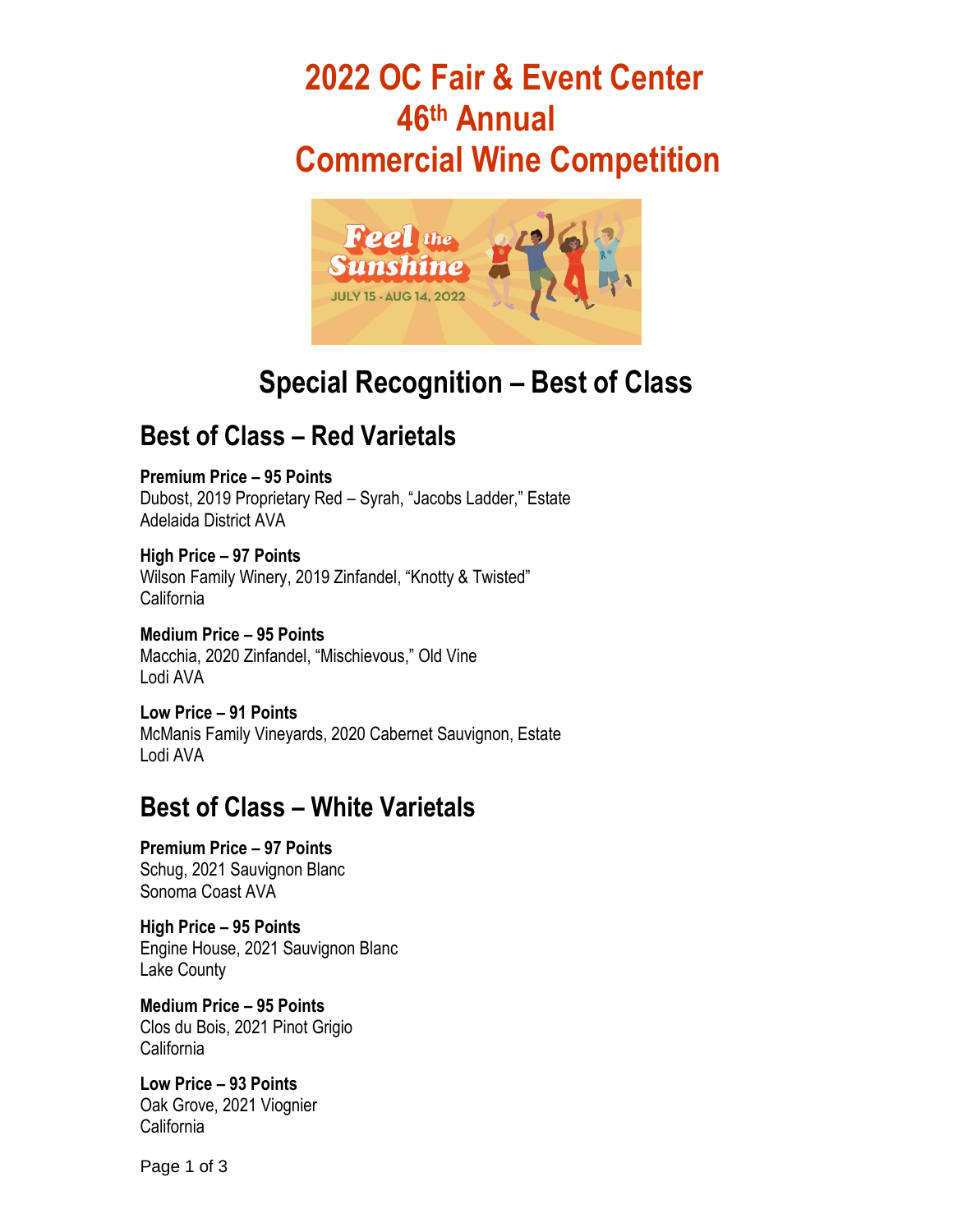## **Best of Class – Rosé Wines**

**Premium Price – 93 Points** Ledson, 2021 Rosé Rhône Varietals, Counoise Rosé Redwood Valley AVA

**High Price – 96 Points** Sky Valley Cellars, 2021 Rosé Italian Varietals Ramona Valley AVA

**Medium Price – 90 Points** Wyethia Flame, 2021 Rosé Italian Varietals, Rosé of Dolcetto California

**Low Price – 90 Points** Scotto Family Cellars, 2021 Rosé Italian Varietals, Reserve California

## **Best of Class – Dessert Wines**

**Premium Price – 97 Points** Navarro Vineyards, 2019 White Riesling, Late Harvest, Cluster Select Anderson Valley AVA

**High Price – 94 Points** Milliaire Winery, 2018 Vintage Port, "Clockspring" Zinfandel Port Sierra Foothills AVA

**Medium Price – 93 Points** Lewis Grace, 2019 Vintage Port, Late Harvest Cabernet Sauvignon El Dorado AVA

**Low Price – 94 Points** Gibson Wine Company, NV Sherry California

#### **Best of Class – Sparkling Wines**

**Premium Price – 96 Points** Ammons Horn, 2018 Sparkling Rosé **California** 

**High Price – 92 Points** Black Girl Magic, NV Sparkling Blanc California

Page 2 of 3 **Medium Price – 90 Points** Korbel Champagne Cellars, NV Sparkling Wine, Brut California **Low Price – 91 Points** Barefoot Bubbly, NV Infused Sparkling Wine, Peach California